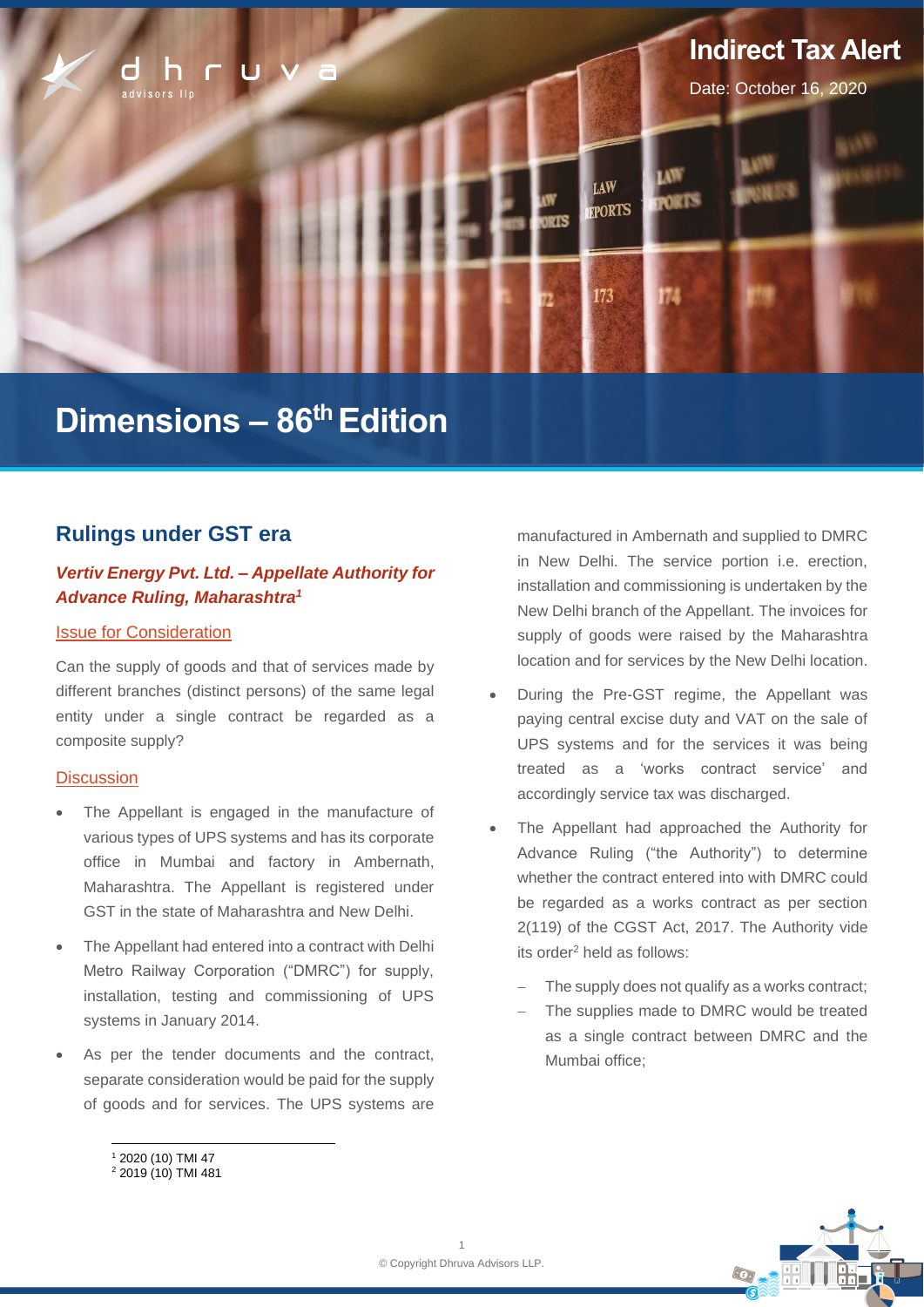- The supplies would be a composite supply, whereunder the principal supply would be of supply of UPS systems.
- The Appellant agreed with the ruling that the supply was not a works contract but disagreed with the decision treating the supply as a composite supply. Accordingly, it filed an appeal before the Appellate Authority for Advance Ruling ("the Appellate Authority") and contended as follows:

#### **Ruling travels beyond scope and jurisdiction**

The Authority has travelled beyond its scope and jurisdiction since the Appellant had not raised the issue of whether the supplies made to DMRC would amount to composite supply or not. Accordingly, the ruling was liable to be set aside to such an extent.

# **Supplies cannot be regarded as composite supply**

- There are two separate supplies being made under the contract i.e. supply of UPS systems and their erection, installation and commissioning.
- − As per section 2(30) of the CGST Act, 2017 in a composite supply, the supplies should be naturally bundled and supplied in conjunction with each other. The supply of goods and services in the present case are not made in conjunction with each other since they are independent in nature. The contract states that separate consideration is payable for goods and services and separate invoices are raised for goods and services.
- The customer has the **option** to avail either of the supplies independently i.e. a UPS system can be bought from the Appellant and services of installation and commissioning from someone else, and vice versa.
- The services of erection, commissioning and installation is a significant portion of the contract and cannot be regarded as merely ancillary to

the supply of the UPS system. Hence, the supply of the UPS system cannot be regarded as a principal supply.

Reliance is also placed upon circular no. 47/21/2018-GST dated June 8, 2018, which clarified that in the case of servicing of cars that involved both supply of goods and services, and if the values are shown separately, then goods and services would be taxed at the rates applicable to them respectively. Accordingly, in the present case also, the supply of UPS system and the supply of services should be treated as individual supplies.

# **Supplies are made by two distinct persons and cannot be regarded as a composite supply**

- Maharashtra and New Delhi locations, being a part of the same legal entity, would be regarded as distinct persons as per section 25(4) of the CGST Act, 2017
- As per section 2(71)(c)<sup>3</sup> of the CGST Act, 2017, the location of supplier for the service portion in the present case would be the Delhi location as it is directly concerned with the supply of erection, installation and commissioning of the UPS system.
- In order to qualify as a composite supply, it is essential that all the supplies under a contract are made by a single registered person. In the present case, the supplies are being made by two distinct persons i.e. Maharashtra and New Delhi and accordingly, the supplies cannot qualify as a 'composite supply'.
- In a normal course of a business transaction, it is natural for a buyer to enter into a single contract with the supplier for multiple services, at an entity level. The Maharashtra and New Delhi locations being distinct persons under GST, DMRC could not have entered into separate contracts with these locations.
- Merely because there is one contract for two different supplies, the supply made under the

 $3$  As per section 2(71)(c) location of supplier means where a supply is made from more than one establishment, whether the place of business or fixed establishment, the location of the establishment most directly concerned with the provisions of the supply;

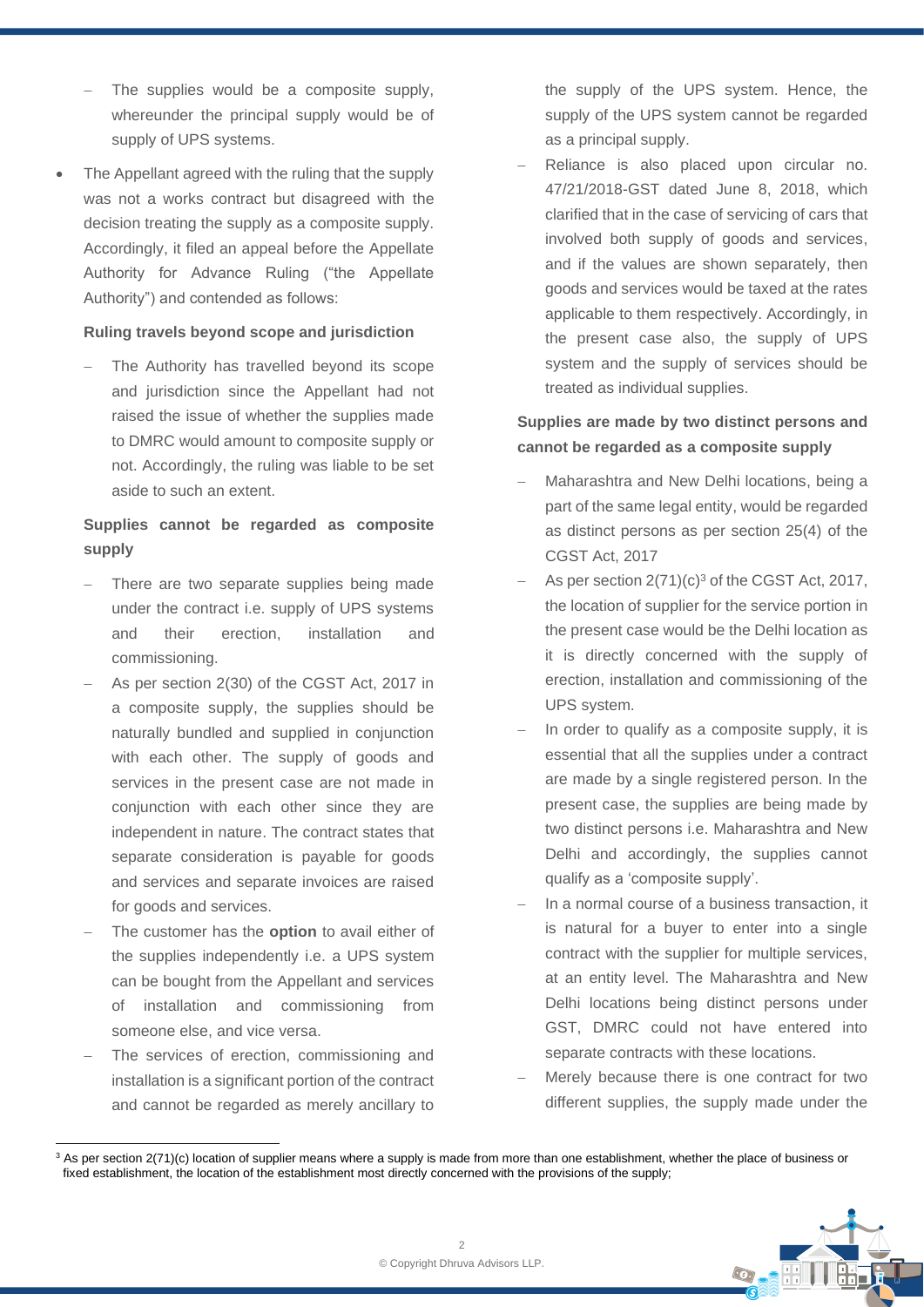contract cannot partake the character of composite supply.

- Accordingly, the supply of goods and services under the contract cannot be regarded as composite supply.
- On the basis of the facts of the case, the Appellate Authority held that the moot question was whether the present transaction qualifies as a composite supply or not. Accordingly, it observed as follows:
	- In the present case, there are two taxable persons i.e. Maharashtra unit (supplying goods) and New Delhi unit (supplying services) which is also evident from the separate invoices being raised by each unit for their respective supplies. The presence of two taxable persons would preclude the supplies from being regarded as composite supply, since the essential condition for composite supply is that there should be a single taxable person who is undertaking all the supplies.
	- The supply of services cannot be regarded as in conjunction with the supply of UPS systems since the Delhi unit begins the supply only after the ownership / title of the goods is transferred from the Appellant to DMRC.
	- Both the supplies i.e. supplies of UPS and the various services, are equally important and indispensable and in the absence of either of these two, the objective and purpose of the subject agreement cannot be achieved. Thus, the key requirement of composite supply is not satisfied.

#### **Order**

The supplies of goods and services in the present case cannot be regarded as a composite supply.

#### **Dhruva Comments:**

A contract for supplies of goods and services though entered into at an entity level, it is relevant to identify the locations executing such supply, where supplies are

effected from multiple locations. The essential test for a transaction to be regarded as a composite supply where such supplies are made by a single taxable person. This may require re-evaluation of tax positions where a single contract is executed by more than one branch, which are separately registered.

# *Kolhapur Foundry and Engineering Cluster - Authority for Advance Ruling, Maharashtra<sup>4</sup>*

### Issue for Consideration

Whether processing of waste sand to make it re-usable is supply of goods or job work service? Also, whether the 'nil' value of waste sand would have any impact on valuation?

#### **Discussion**

- The Applicant is registered under section 25 of the Companies Act, 1956, formed by five industrial associations on a No Profit No Loss basis. The Applicant was formed to cater to the foundry industry as a sand reclamation plant in Kolhapur District and also to benefit the environment by avoiding pollution in the region.
- This project is sanctioned by Government under Recast Industrial Infrastructure Up-gradation Scheme ("IIUS") and is funded as under:

| <b>Funding Source</b>                 | Percentage |
|---------------------------------------|------------|
| <b>IIUS Grant: Central Government</b> | 73%        |
| <b>State Government Contribution</b>  | 10%        |
| Industry contribution                 | 17%        |

- Since, waste sand of foundries cannot be used nor be dumped in the open due to environmental reasons, the Applicant receives such waste sand, processes the same and reclaims the sand. The procedure, in brief, is as under:
	- In the absence of any commercial value, the waste sand is received by the Applicant at zero



<sup>4</sup> 2020-VIL-280-AAR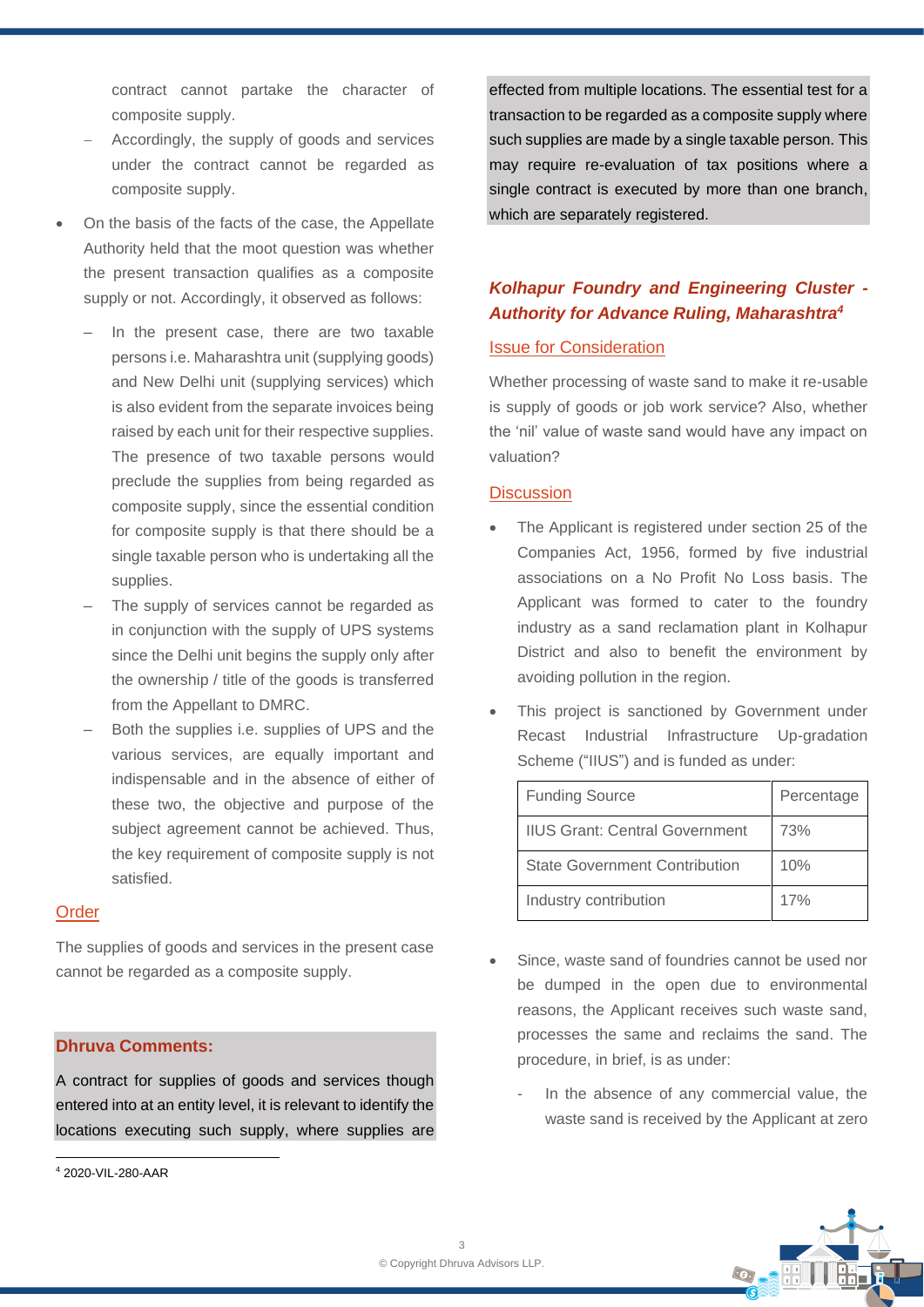value vide challan under rule 55 of the CGST Rules, 2017.

- The waste sand is stored at a common pool storage location, whereby foundry-wise segregation is not possible.
- The reclaimed sand is up to 80% of the input i.e. waste sand, and the balance 20% is lost during the process.
- Due to heat and other processes, the qualities of the sand are changed and become better for foundry use, compared to the freshly mined sand.
- The Applicant submitted that the process should not amount to job work service, and instead be treated as supply of goods in view of the following contentions:
	- There is no direct co-relation between the sand supplied by the foundries and later, received by them after processing. Hence, it is against the basic principle of job work.
	- In a Supreme Court decision<sup>5</sup>, it was observed that where a principal sends minor inputs to a job worker and all other inputs/goods utilised in the final products belong to the job worker, then the said process cannot be considered as a job work.
	- Since, the value of waste sand received by the Applicant is zero, the value of reclaimed sand only consists of plant and machinery, operation cost and other overheads.
- The Applicant further submitted that the supply of reclaimed sand should be taxable at 5% under HSN 250510<sup>6</sup> .
- While agreeing that the said process cannot be treated as a job work service, the jurisdictional officer contended that the same shall be taxable at 18% under HSN 3824<sup>7</sup> .
- The Appellate Authority for Advance Ruling ("the Authority") observed that the input received is waste

material, which is dumped at the Applicant's location. The intent of foundries is not to send the waste sand for treatment. The waste sand becomes raw material for the Applicant, which is made into usable sand after processing and sold to the foundries. Such sand is also not sold to the foundries in a fixed ratio to the waste received or in co-relation with the waste sand received. No processing charges are received by the Applicant. The Applicant sells the reclaimed sand to foundries at Rs.2.5 per kg, whereas the freshly mined sand is available at Rs.3 per kg.

- Accordingly, the Authority agreed with the Applicant's contention that the said process cannot be treated as a job work service and instead be treated as a supply of goods.
- The Authority also observed that the rate of ₹2.5 per kg on the sale of sand has taken into account the value of input sand at 'nil' value. In normal situations where there is a price for such inputs, it may have a proportionate impact on the rate of outward supply.

# Ruling

Processing of waste sand to make it re-usable is a supply of goods. Further, waste sand, having 'nil' value, would have an impact on the valuation.

## **Dhruva Comments:**

The ruling seems to be in line with the principle enunciated by the Supreme Court in the aforesaid decision, considering that the waste sand is merely dumped at the Applicant's location and usable sand is sold to the foundries without any one-to-one correlation with the waste sand received.

<sup>&</sup>lt;sup>7</sup> Prepared binders for foundry moulds or cores; chemical products and preparations of the chemical or allied industries (including those consisting of mixtures of natural products), not elsewhere specified or included



<sup>5</sup> *M/s. Prestige Engineering (India)* v. *Collr. of Central Excise, Merut* [1994 (73) E.L.T.497 (SC)]

<sup>6</sup> Silica Sands and Quartz Sands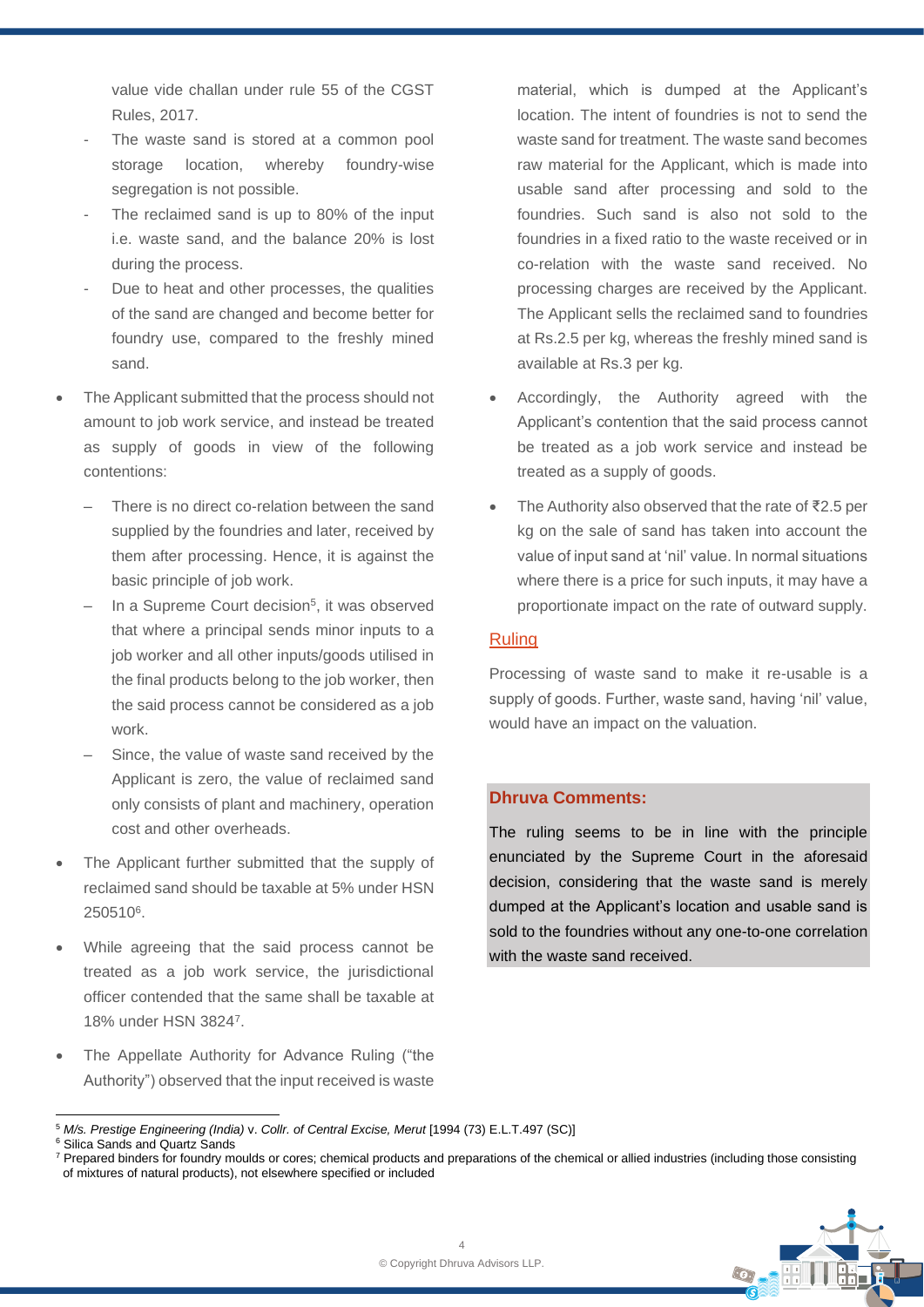# **GSTN Update**

#### *Blocking of e-way bill generation for taxpayers***<sup>8</sup>**

In terms of rule 138E(b) of the CGST Rules, 2017, eway bill generation facility will be blocked after October 15, 2020 for registered persons having aggregate annual turnover more than  $\overline{55}$  crores (based on the PAN) and who have not filed Form GSTR-3B for two or more tax periods up to the tax period of August 2020.

#### **Dhruva Comments:**

With unlocking of the economy happening in phases, it becomes necessary for businesses to file their monthly returns in Form GSTR-3B to avoid blocking of e-way bill generation facility leading to delays / interruptions in shipments of products.

# **Press Release under GST**

#### *Clarifications on Form GSTR-9 and GSTR-9C<sup>9</sup>*

- Representations were filed to seek clarification as to whether transactions pertaining to FY 2017-18 which have already been reported in GSTR 9 for FY 2017-18 are to be reported in the FY 2018-19 as well, considering the fact that the auto populated Form GSTR-9 for the year 2018-19 (Tables 4, 5, 6 and 7) also includes the data for FY 2017-18.
- It has been clarified that the taxpayers are required to report **only values pertaining to FY 2018-19 in Form GSTR-9 and ignore values pertaining to and reported in FY 2017-18**.
- Furthermore, no adverse action will be taken against taxpayers who have already filed their Form GSTR-9 for the FY 2018-19 capturing details of supply and input tax credit pertaining to FY 2017- 18.

### **Dhruva Comments:**

There have been instances where the transitional credits already reflected in Form GSTR-9 of FY 2017- 18 have been auto-populated in the Form GSTR-9 for FY 2018-19 downloaded from the portal. The press release will indeed provide relief to people who have already filed their Form GSTR-9 with figures pertaining to FY 2017-18.

# **Circular under GST**

# *Clarifications relating to application rule 36(4) of the CGST Rules, 2017 for the period from February to August 2020<sup>10</sup>*

The CBIC has clarified the following in respect of implementation of proviso to rule 36(4) of the CGST Rules, 2017, dealing with mismatch in ITC availed as per Form GSTR-3B of a particular tax period with Form GSTR-2A during the tax periods from February 2020 to August 2020:

- Clarification issued earlier vide circular no. 123/42/2019-GST dated November 11, 2019 shall continue to remain applicable, except for cumulative application as prescribed in proviso to sub-rule (4) of rule 36 of the CGST Rules.
- Pursuant to proviso to rule 36(4) of the CGST Rules, 2017, the taxpayers are required to reconcile ITC availed in Form GSTR-3B filed during the period with the invoices uploaded by their suppliers in Form GSTR-1 for such period until the due date of furnishing Form GSTR-1 for the month of September 2020 such that the ITC availed does not exceed 110% of cumulative eligible ITC on invoices reflecting in Form GSTR-1 filed by the suppliers (i.e. Form GSTR-2A for the taxpayer).
- Any excess ITC availed due to the above reconciliation should be reversed while filing Form GSTR-3B (in Table no. 4(B)(2)) for the month of September 2020.



<sup>8</sup> GSTN update dated October 10, 2020

<sup>&</sup>lt;sup>9</sup> Release ID 1663175 dated October 9, 2020 by PIB Delhi

<sup>10</sup> Circular No. 142/12/2020- GST dated October 9, 2020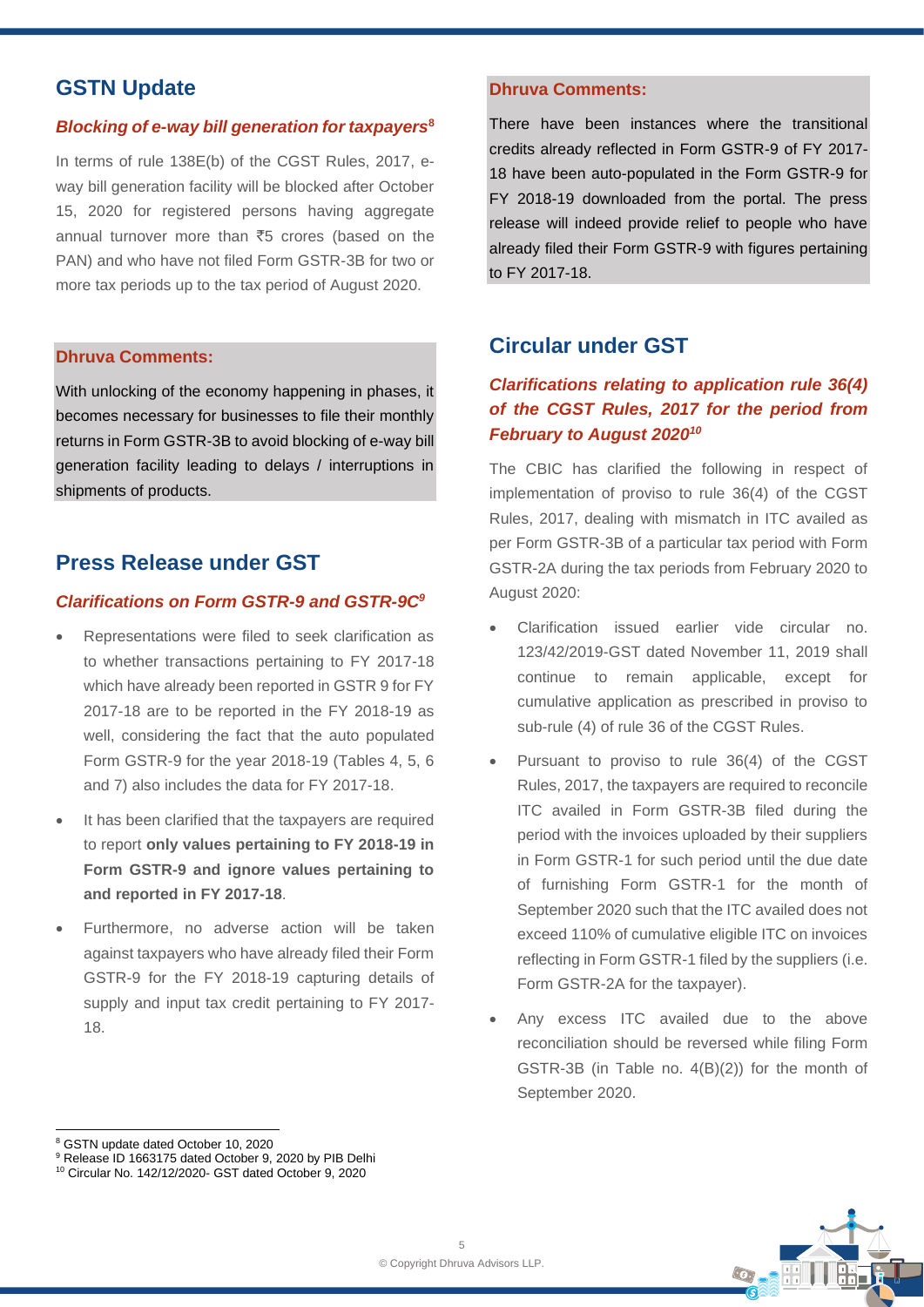- Taxpayers must reconcile invoices on which ITC can be availed in Form GSTR-3B of September 2020 with Form GSTR-2A and the 10% calculation mechanism as provided in rule 36(4) of the CGST Rules, 2017 shall be applied independently for the period from February to August 2020, and for September 2020.
- Furthermore, failure to reverse any excess ITC availed on account of cumulative application shall be considered as availment of ineligible ITC in the month of September 2020.

## **Dhruva Comments:**

The circular has been issued at a time when relaxations provided on availment of ITC due to the outbreak of Covid-19 are being phased out. It is highly imperative that taxpayers appropriately reconcile their ITC availed and reverse excess ITC availed.

# **Notifications under GST**

# *Due date for furnishing GSTR-1 for the period October 2020 to March 2021 11*

The Government has notified the due dates for furnishing the GSTR-1 returns for the period of October 2020 to March 2021 for registered persons having an aggregate turnover (ATO) of up to or more than ₹1.5 crores in the preceding financial year or current financial year. The due dates are as follows:

| <b>ATO</b>              | <b>Return period</b> | Due date                |
|-------------------------|----------------------|-------------------------|
| up to $\overline{5}1.5$ | October 2020 to      | January 13, 2021        |
| crores                  | December 2020        |                         |
| up to $\bar{\xi}$ 1.5   | January 2021 to      | April 13, 2021          |
| crores                  | <b>March 2021</b>    |                         |
| More than               | October 2020 to      | $11^{th}$<br>day of the |
| ₹1.5 crores             | <b>March 2021</b>    | month succeeding        |
|                         |                      | such month              |

# *Due date for furnishing GSTR-3B for the period October 2020 to March 2021<sup>12</sup>*

- The Government has notified the due dates for furnishing GSTR-3B returns for the period of October 2020 to March 2021 as  $20<sup>th</sup>$  day of the month succeeding such month.
- Furthermore, if the taxpayer's aggregate turnover is up to ₹5 crores in the previous financial year, then the due date depending upon the place of business would be as follows:

| <b>Place of business</b>          | Due date                    |
|-----------------------------------|-----------------------------|
| States of Chhattisgarh, Madhya    | 22 <sup>nd</sup> day of     |
| Pradesh, Gujarat, Maharashtra,    | the month                   |
| Karnataka, Goa, Kerala, Tamil     | succeeding                  |
| Nadu, Telangana, Andhra           | such month                  |
| Pradesh, the Union territories of |                             |
| Daman and Diu and Dadra and       |                             |
| Nagar Haveli, Puducherry,         |                             |
| Andaman and Nicobar Islands       |                             |
| or Lakshadweep                    |                             |
| State of Himachal Pradesh,        | 24 <sup>th</sup> day of the |
| Punjab, Uttarakhand, Haryana,     | month                       |
| Rajasthan, Uttar Pradesh, Bihar,  | succeeding                  |
| Sikkim, Arunachal Pradesh,        | such month                  |
| Nagaland, Manipur, Mizoram,       |                             |
| Tripura, Meghalaya, Assam,        |                             |
| West Bengal, Jharkhand or         |                             |
| Odisha, the Union territories of  |                             |
| Jammu and Kashmir, Ladakh,        |                             |
| Chandigarh and Delhi              |                             |

## *Filing of annual return*

• The Government vide notification no. 47/2019- Central Tax dated October 9, 2019 ("the said notification"), had notified that registered persons whose aggregate turnover did not exceed ₹2 crores in the financial year 2017-18 and 2018-19 had the option to not to furnish their annual return (GSTR-9). Also, if the returns are not furnished before the



<sup>11</sup> Notification no. 74/2020 and 75/2020-Central Tax both dated October 15, 2020

<sup>12</sup> Notification no. 76/2020-Central Tax both dated October 15, 2020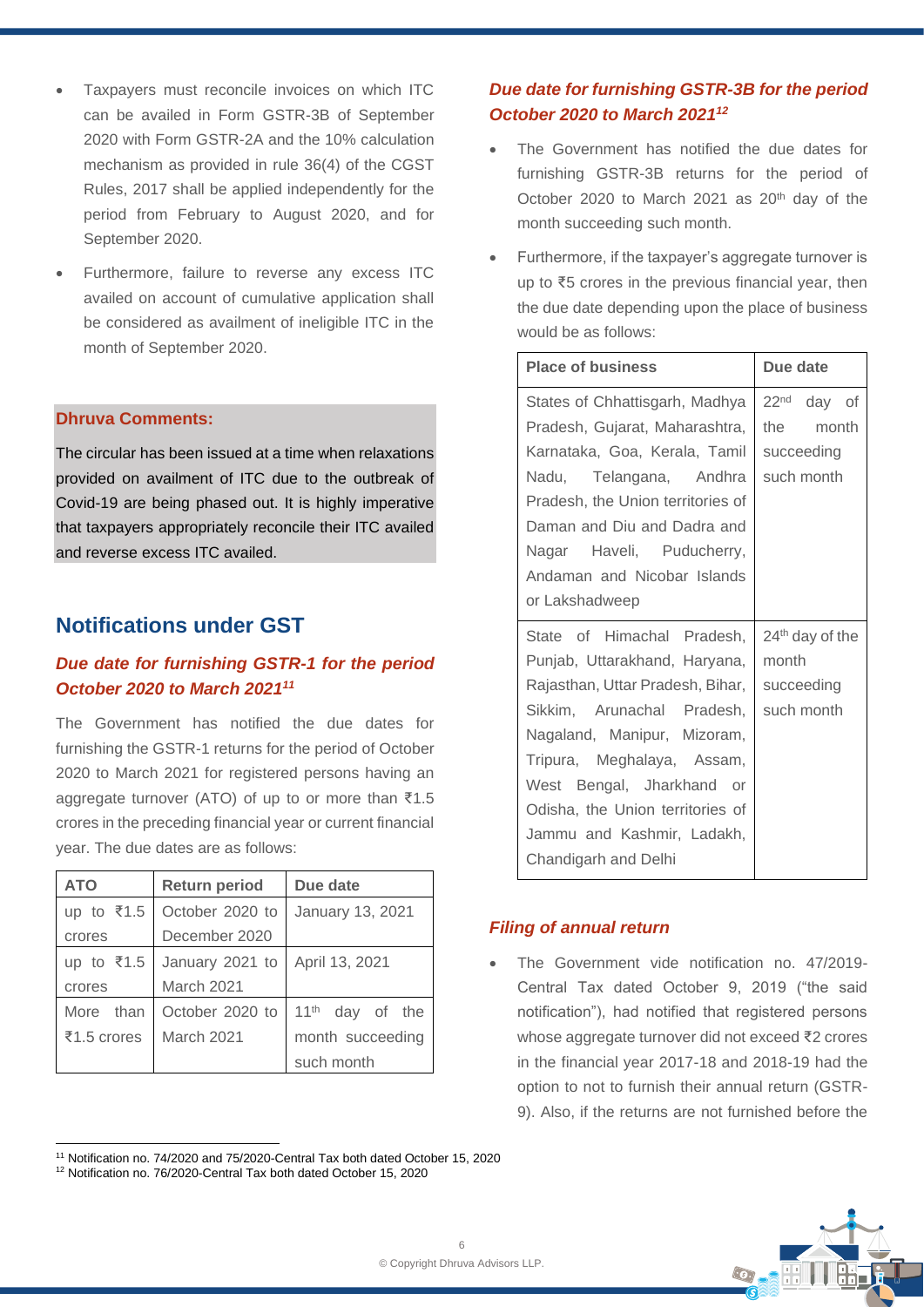due date then it would be deemed that the same has been furnished on the due date.

• The Government has issued notification no. 77/2020-Central Tax dated October 15, 2020 to extend such facility for the financial year 2019-20.

# *Number of HSN digits to be mentioned on the tax invoice*

• The Government vide notification no. 12/2017- Central Tax dated June 28, 2017, had notified the number of HSN digits to be mentioned on the invoice. This notification has now been amended vide notification no. 78/2020-Central Tax dated October 15, 2020 to state that **w.e.f. April 1, 2021** the number of HSN digits on a tax invoice is as follows:

| Aggregate turnover (ATO) in<br>the preceding financial year | <b>Number</b><br>of<br>digits of HSN |
|-------------------------------------------------------------|--------------------------------------|
| up to ₹5 crores                                             |                                      |
| More than $\overline{5}5$ crores                            |                                      |

• Furthermore, if the ATO did not exceed ₹5 crores in the preceding financial year and the supplies are made to unregistered persons then such taxpayer may not mention the HSN digits on such invoices.